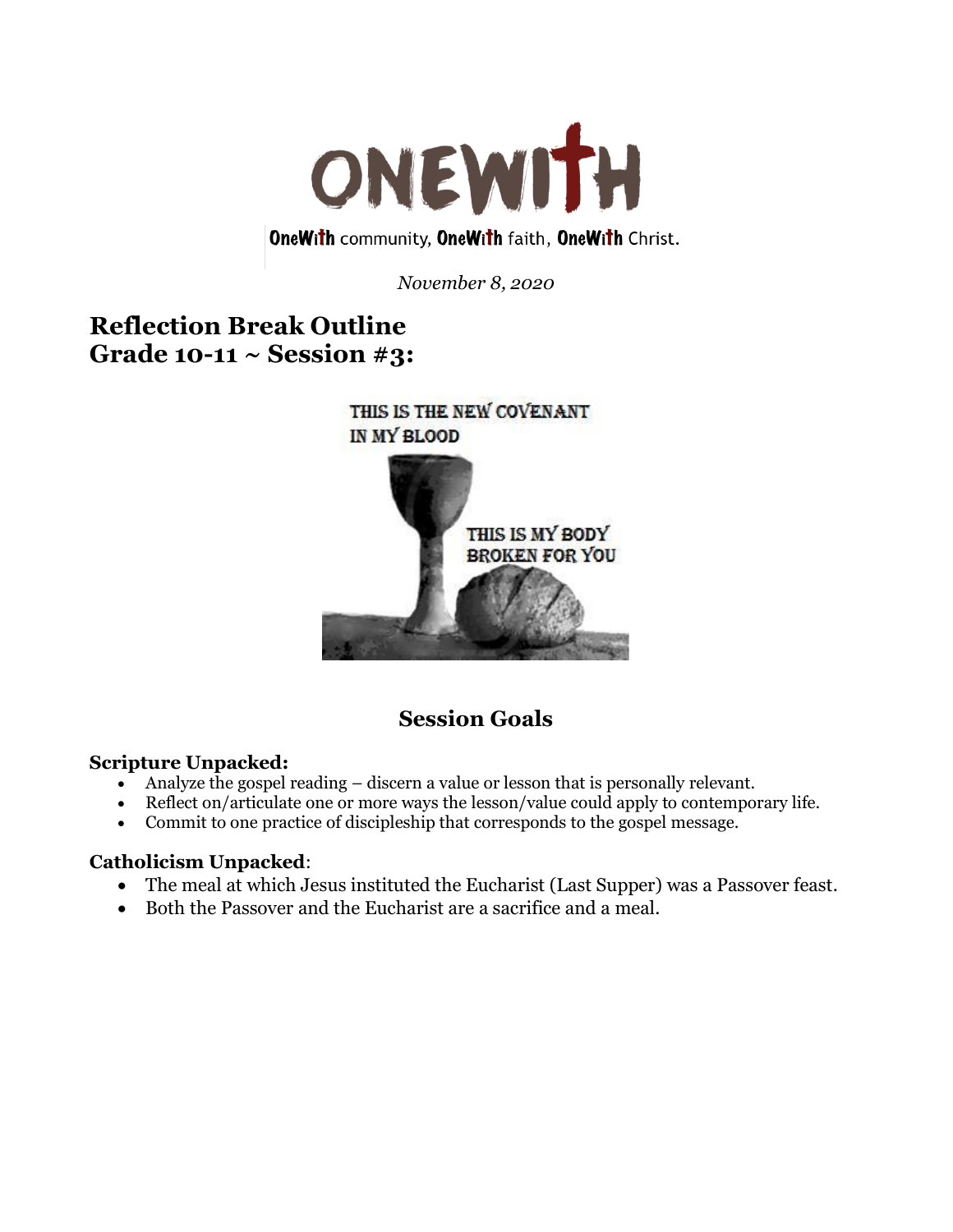# **Scripture Unpacked** (10-15 minutes)

*God's Word is more than "oddly phrased" words that people read during Mass... The wisdom and Truth of scripture are just as alive today as they were when they were first scribed millennia ago... The following questions are important to help our young disciples to learn the process of identifying, clarifying and focusing on the MEANING of the scripture passage.* 

*Be on the lookout for answers that synthesize "gospel" concepts ("True" forgiveness) with "secular"/cultural beliefs (being nice). This is our (your) chance to correct or put a theological fine point on any misconceptions or perceptions that our teens might have.* 

Ask questions like...

- What did you hear in Scripture readings from Mass?
- What did you hear in the homily (Fr. Mike's teaching)?
- What do you think was Father Mike's main point?

*Close this part of the lesson by reiterating the teaching focus for the session - see pages 5-6 for more detail and some tips from the experts.*

## **Digging Deeper - Scripture Questions**

- Why would Jesus have used a story about bridesmaids waiting for a groom?
- Why wouldn't the wise bridesmaids give their spare oil to the others?
- In what ways is this story a parable of the Kingdom of God?
- What message comes out of this gospel for a modern audience?

## **Scripture Application Questions**

*Disciples Do! The "Discipleship Challenge" asks our youth to take the practical lesson/wisdom that they have discerned from the Scripture readings (aka – the Bible) and/or the homily – and apply that in the context of their own lived experience.*

*Note: We are looking for something specific/concrete for them to commit to. "Being a better person" would be too generic... We also want to stay away from "praying" or "praying for someone" - We certainly want them to pray, but prayer is a separate practice of discipleship. If a youth is having problems coming up with something, start with their learned lesson/wisdom and work from there. The point here is to put faith into action by working up a tangible way for them to become agents of mercy, justice and love in their families, among their friends and in our world.*

## **"Discipleship Challenge"**

- What is one "practical lesson" or bit of wisdom that YOU can take away from the Bible readings and/or homily?
- What is *one thing that you can do in the next two weeks* to make this lesson/wisdom from tonight, a positive reality in your life or the life of someone who is in need?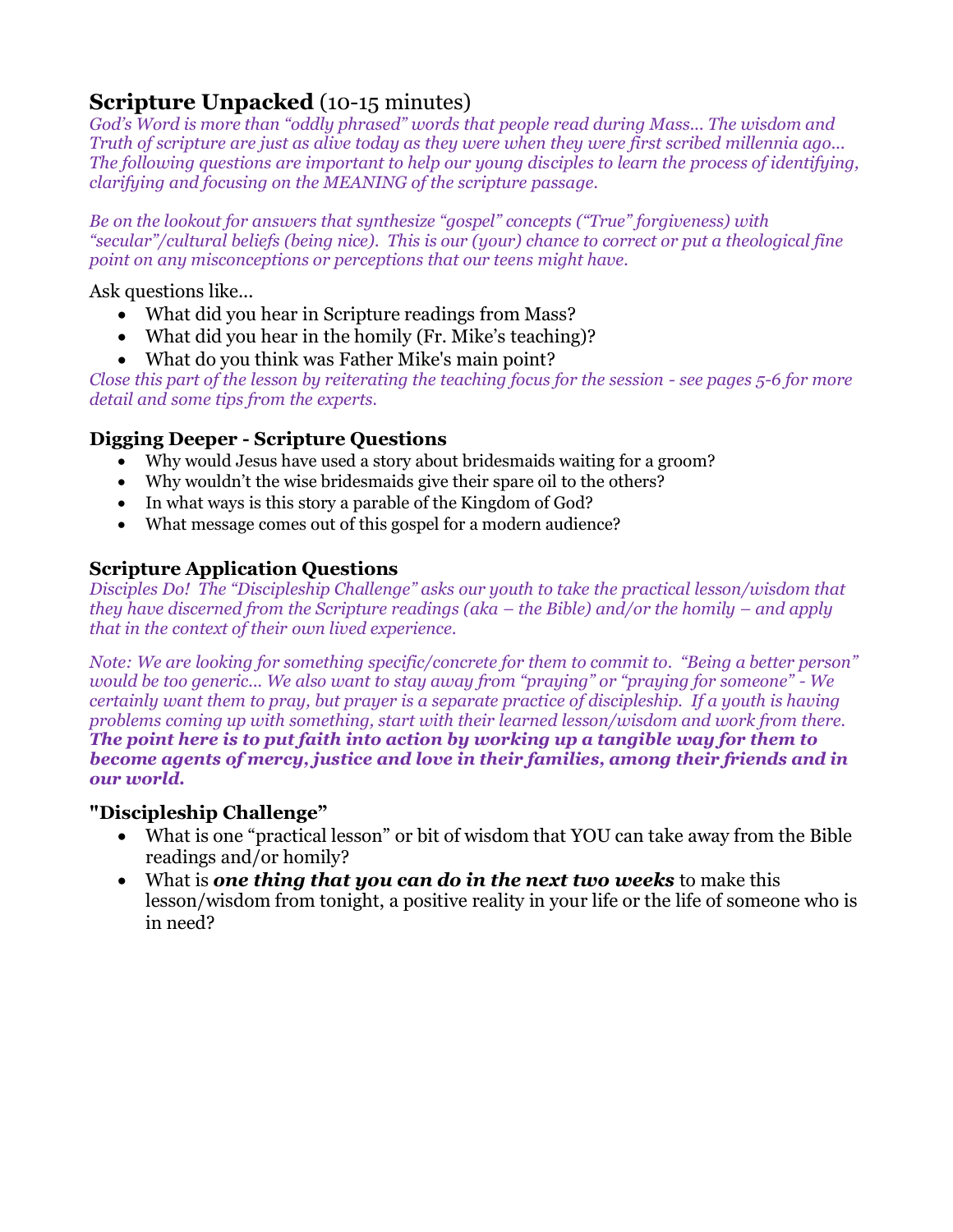# **Catholicism Unpacked** (10-15 minutes) **Coordinators Notes**:

*Throughout the year we unpack the theological and communal aspect of this sacrament which is THE central "mystery" of our Catholic faith.*

- *What is Eucharist?*
	- o *Origin of the sacrament.*
	- o *What did Jesus / New Testament writers teach about "Breaking of the Bread".*
	- o *What do we believe (theologically) about this sacrament*
- *Eucharist in liturgy*
	- o *What do all those words and phrases really mean?*
	- o *How do we experience Christ in the Mass (community/universally)?*
	- o *How can I experience Christ in the Eucharist (personally)?*

*As well as addressing teen's questions about Eucharist and the Mass.*

*Eucharist is a celebration, it unifies the community of believers, it give strength to disciples and healing to the afflicted. Eucharist is sacrament that is bound in layer up layer of symbol, ritual and mystery – yet it is the most approachable of all sacraments. The Eucharist IS Christ and it is Christ that we all need.*

*~ Barry*

# *What do you know about the Jewish celebration called Passover?*

**Passover:** This holiday is celebrated in remembrance of when God freed the Jewish people from enslavement in Egypt. Moses had demanded freedom for the Jewish people from Pharaoh many times, but he would not let them go. God sent a series of plagues as a warning, but Pharaoh refused to acknowledge God and would not free the Jewish slaves. The final plague God sent upon the Egyptians was that all of the first-born children would die. However, the Jewish people and their children were protected--God "passed over" their homes. This "pass-over" event marked the beginning of the Jewish people's journey freedom and the Promised Land. From that time forward, the Jewish people renew their covenant with God by sharing in Passover meal.

**Eucharist:** Before his crucifixion, Jesus gathered with his disciples to share a Passover meal. Jesus knew that in the coming days, he would be crucified and die. It was at this meal that he told his disciples to share bread and wine as part of a *new covenant.* He said that his followers should remember his life as well as his message to love one another (even your enemies), and to accompany this living remembrance by "breaking bread" together. One of the early doctrines of the Christian faith was that people continued to celebrate the life of Jesus by getting together to share some bread and wine.

Today, the Eucharist (from the Greek for "giving thanks") and the Passover meal are traditions focusing on God's covenants with man--the promises God and man made to one another about their responsibilities in their relationship. Celebrating Passover and the Eucharist are both ways of reminding ourselves of the duties and *relationship* between God and humanity.

- *What similarities can you draw between the celebrations of Passover and Eucharist?*
- *What is your definition of a covenant?*
- *How could understanding the connection between these two ancient Traditions help Catholics to understand their own participation celebrating the Eucharist today?*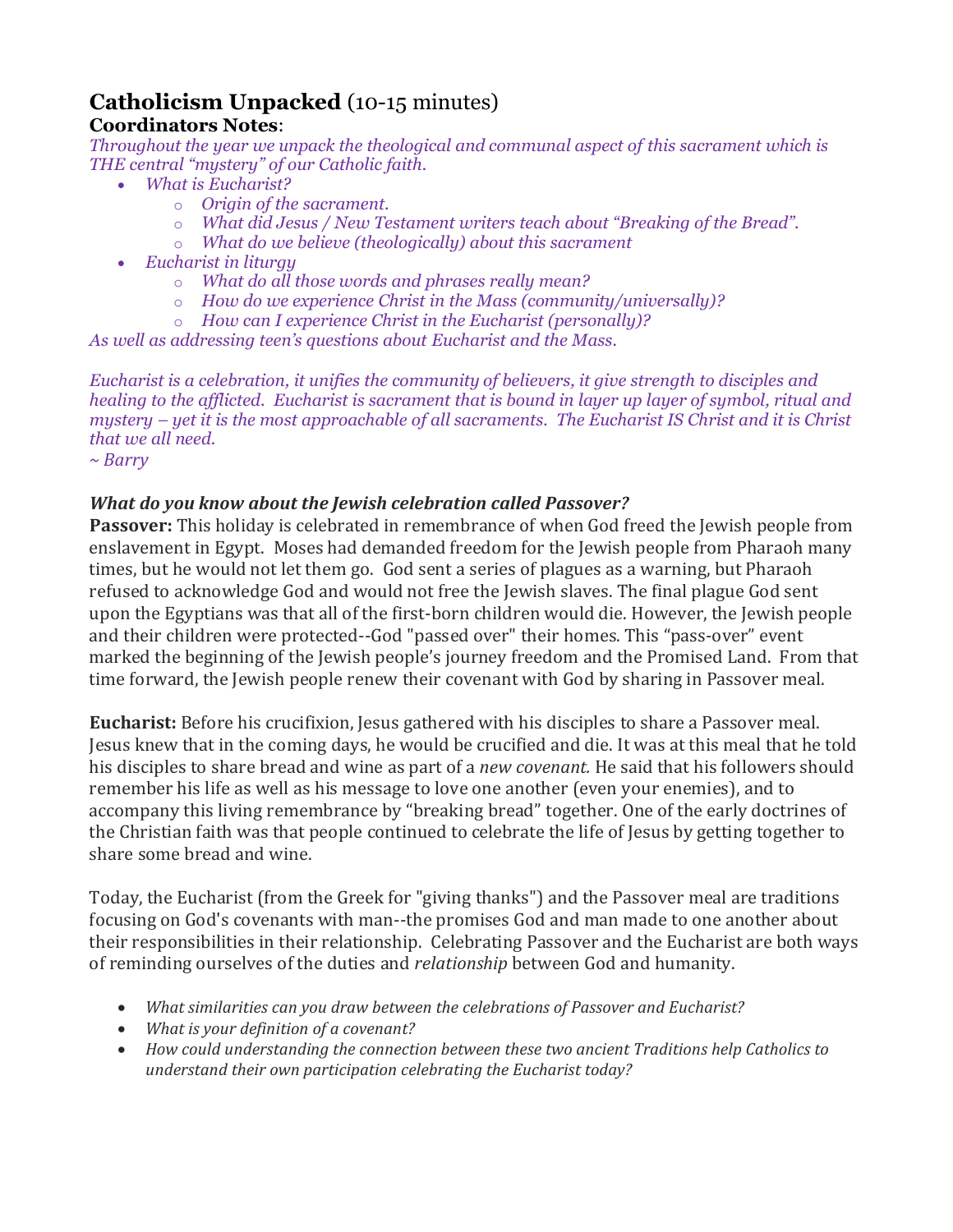# OneWith **Session Resources**

#### **Resource Links:**

Sophia SketchPad Video "The Eucharist": <https://www.youtube.com/watch?v=QcB7Uem00n4> Liturgy Training Video – "The Eucharist": <https://www.youtube.com/watch?v=NoADf5rbmbY>

## **Sunday Readings***:* <https://bible.usccb.org/bible/readings/110820.cfm>

## **For Theology Nerds:**

Catholic Answers (The Eucharist and Passover): *https://www.youtube.com/watch?v=skrbQGAyRII*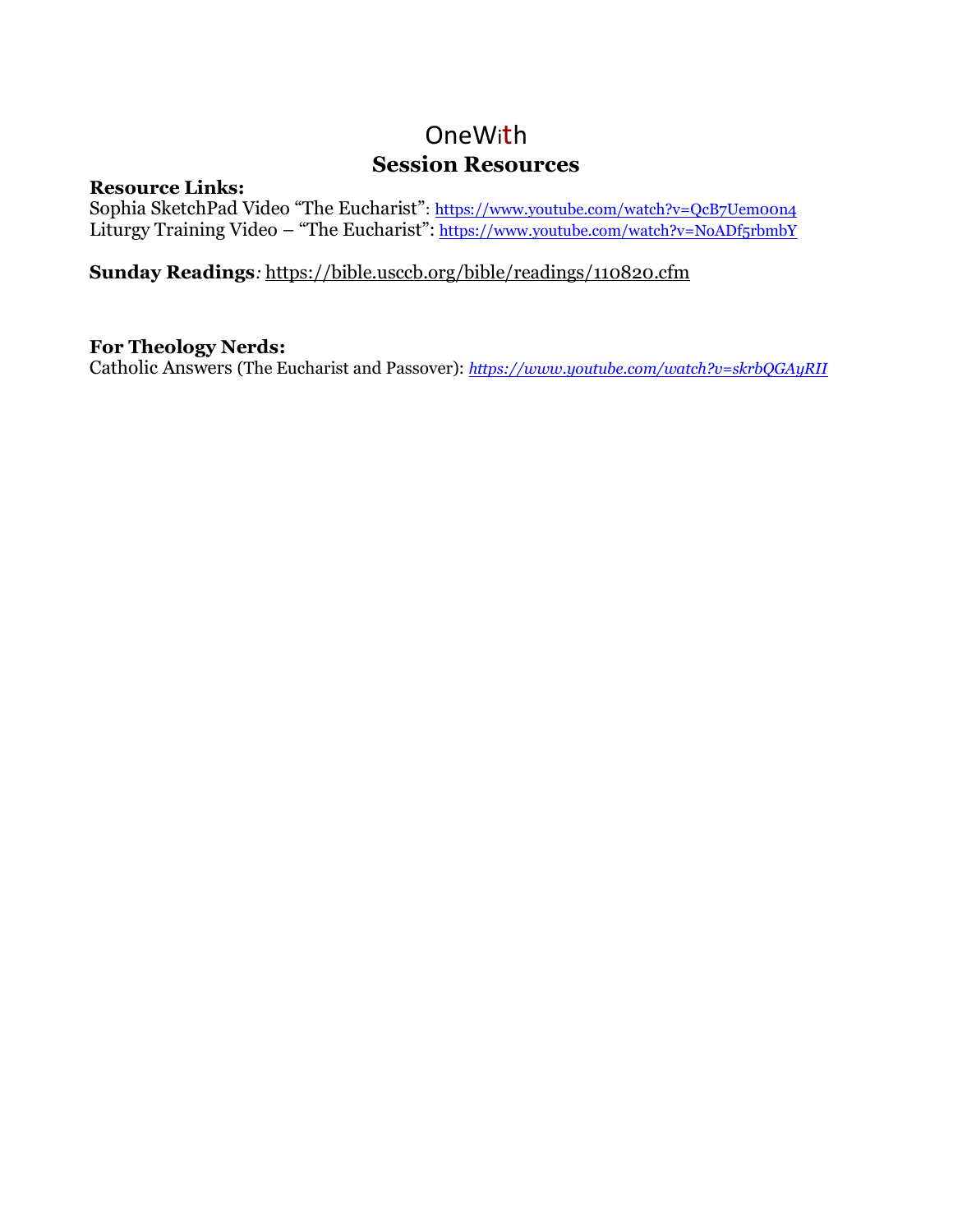# **"Virtual"** OneWith **Reflection Guide**

*The Catholic Mass is an inexhaustible Mystery! Not the kind of mystery that you don't know/cannot find the answer to – but a spiritual mystery that continues to open up new layer after new layer... the more carefully you look the more exquisite and profound its meaning. What layer of mystery did you uncover today?*

*Youth make and use the notes from their "Virtual" OneWith Reflection Packet to help them participate in the following discussions...*

## **Liturgical Reflection**

What was the one element of the liturgy that stood out to you? How did it helped focus or enrich your experience of Mass.

*(See the "Virtual" OneWith Reflection Packet for full details about this reflection.)*

- Introductory Rites Reflection:
- Liturgy of the Word:
- Liturgy of the Eucharist:
- Closing Rites:

## **Scripture Reflection**

*The ability to listen deeply to God's word and extract its wisdom and meaning for our lives today is vital to the life of a Christian disciple! This part of the reflection is designed to help youth develop the skill set to be able distill the meanings and wisdom that are found in the weekend scripture AND (with a little help from the priest or deacon – perhaps) apply these lessons/wisdom to our own life. This is not easy task! Be patient, but persistent – our youth are pretty sharp, and they should be able to borrow from their academic skill set of literature analysis, etc.*

Scripture Readings of the week

- Reading #1: Wis  $6:12-16$
- Responsorial Psalm: 63:2-8
- Reading #2: I Thessalonians 4:13-18
- Gospel: Matthew 25:1-13

*[A full copy of the readings for the week can be found on the U.S. Bishop's website:* <https://bible.usccb.org/bible/readings/110820.cfm>*]*

*Choose one of the readings used at Mass this weekend...* 

- *Who is speaking in this passage?*
- *To whom are they speaking?*
- *What is the main "message" from this passage and how might that be applied in your own life? (3-4 sentences)*

*What was the main point of the Priest/Deacon's homily (preaching)? How does this message connect to your lived experience? (2-3 sentences)*